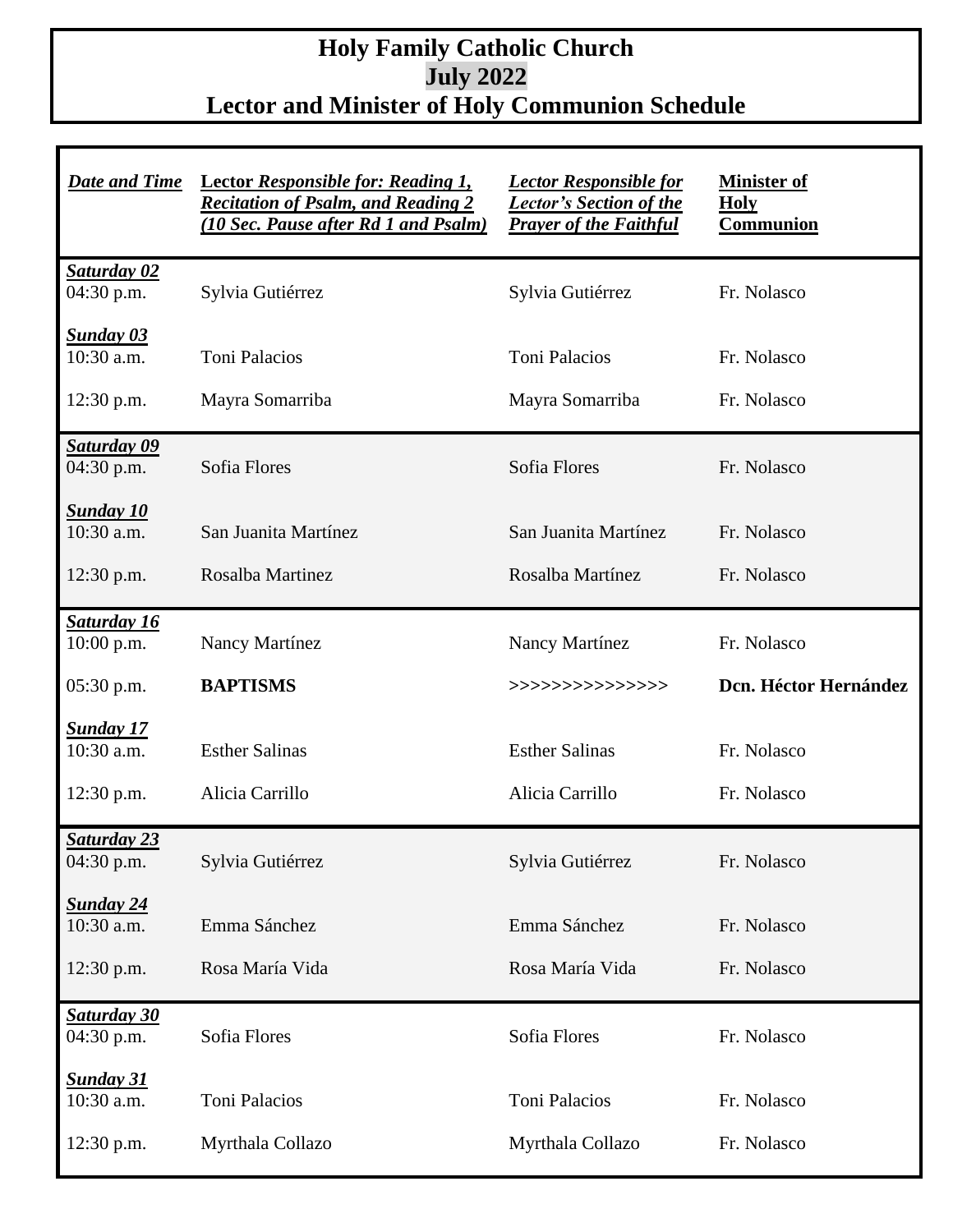## **Holy Family Catholic Church August 2022 Lector and Minister of Holy Communion Schedule**

| <b>Date and Time</b>               | <b>Lector Responsible for: Reading 1,</b><br><b>Recitation of Psalm, and Reading 2</b><br>(10 Sec. Pause after Rd 1 and Psalm) | <b>Lector Responsible for</b><br><b>Lector's Section of the</b><br><b>Prayer of the Faithful</b> | <b>Minister of</b><br><b>Holy</b><br><b>Communion</b> |
|------------------------------------|--------------------------------------------------------------------------------------------------------------------------------|--------------------------------------------------------------------------------------------------|-------------------------------------------------------|
| Saturday 06<br>04:30 p.m.          | <b>Nancy Martinez</b>                                                                                                          | <b>Nancy Martinez</b>                                                                            | Fr. Nolasco                                           |
| <b>Sunday 07</b><br>10:30 a.m.     | San Juanita Martinez                                                                                                           | San Juanita Martinez                                                                             | Fr. Nolasco                                           |
| $12:30$ p.m.                       | Rosalba Martínez                                                                                                               | Rosalba Martínez                                                                                 | Fr. Nolasco                                           |
| <b>Saturday 13</b><br>$04:30$ p.m. | Sylvia Gutierrez                                                                                                               | Sylvia Gutierrez                                                                                 | Fr. Nolasco                                           |
| <b>Sunday 14</b><br>10:30 a.m.     | <b>Esther Salinas</b>                                                                                                          | <b>Esther Salinas</b>                                                                            | Fr. Nolasco                                           |
| $12:30$ p.m.                       | Alicia Carrillo                                                                                                                | Alicia Carrillo                                                                                  | Fr. Nolasco                                           |
| <b>Saturday 20</b><br>04:30 p.m.   | Sofia Flores                                                                                                                   | Sofia Flores                                                                                     | Fr. Nolasco                                           |
| 05:30 p.m.                         | <b>BAPTISMS</b>                                                                                                                | >>>>>>>>>>>>>>>>>>                                                                               | Dcn. Héctor Hernández                                 |
| <b>Sunday 21</b><br>10:30 a.m.     | Emma Sanchez                                                                                                                   | Emma Sanchez                                                                                     | Fr. Nolasco                                           |
| 12:30 p.m.                         | Rosa Maria Vida                                                                                                                | Rosa Maria Vida                                                                                  | Fr. Nolasco                                           |
| <b>Saturday 27</b><br>$04:30$ p.m. | <b>Nancy Martinez</b>                                                                                                          | <b>Nancy Martinez</b>                                                                            | Fr. Nolasco                                           |
| <b>Sunday 28</b><br>10:30 a.m.     | Toni Palacios                                                                                                                  | <b>Toni Palacios</b>                                                                             | Fr. Nolasco                                           |
| $12:30$ p.m.                       | Myrthala Collazo                                                                                                               | Myrthala Collazo                                                                                 | Fr. Nolasco                                           |
|                                    |                                                                                                                                |                                                                                                  |                                                       |